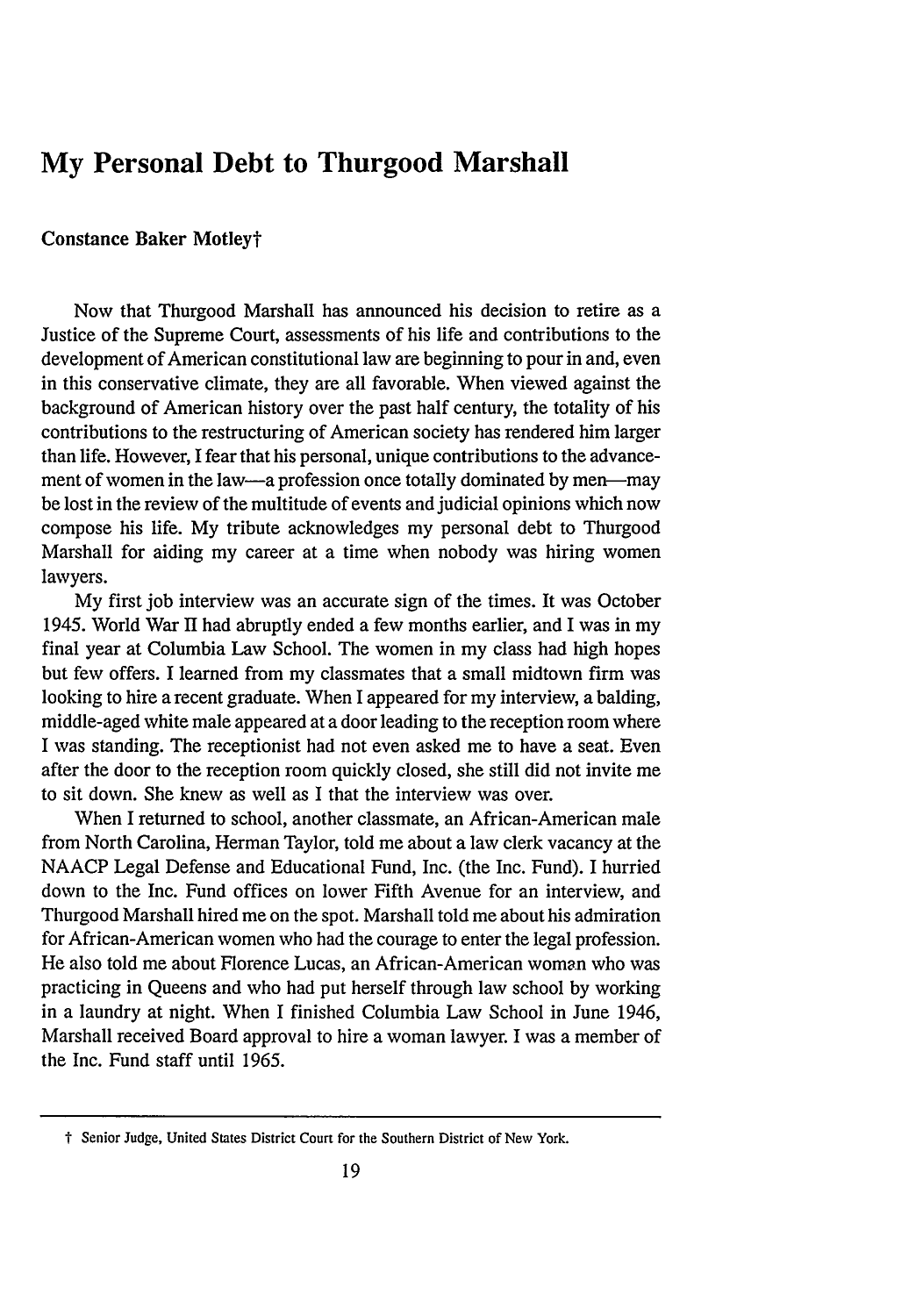Thurgood Marshall had no qualms about women being given equal employment opportunities. His mother was a school teacher and his father was a dining car steward. Over the years, he told me about every successful African-American woman he encountered. Marshall was born and grew up in America at a time when nobody had to tell him that African-American males were on the bottom rung of the ladder in every conceivable professional endeavor and that African-American women were not even on the ladder.

When I joined the staff of the Inc. Fund as a clerk in 1945 it was a fledgling public interest law firm with two full-time lawyers in addition to Marshall, one part-time lawyer, and three secretaries. The annual budget was about \$30,000. The law library consisted of a single set of Supreme Court Reports. Since my main responsibilities included research and writing, and we had no library facilities, Marshall suggested that I join the New York City Bar Association (the Association) so that I could use its law library. After securing membership, I presented myself at the front door of the Association on 44th Street in Manhattan. When I got there I saw the "gate keeper" standing at his desk immediately inside the door. He was an elderly white man with snow-white hair who appeared to be one year older than God. He was talking with an Association lawyer. When I approached the desk, the "gate keeper" continued his conversation and never even looked at me. The "gate keeper" obviously assumed that I was a mere messenger. The one or two other women members of the Association at that time had joined so recently that a women's rest room had not yet been provided. When the "gate keeper" finally addressed me an embarrassing two minutes or so later, he said politely, "May I help you," with a quick motion of his head in my direction. When I replied that I wanted to use the library, the "gate keeper," again without looking in my direction, said, "You must be a member." When I assured him that I was a member, he finally ceased his conversation and turned his head fully in my direction for the first time. As if he had seen a ghost, he shouted in disbelief, *"You a member* of this Association." "Yes," I replied. "What is your name," was his retort. "Mrs. Motley," I said, guarding against what all African-American women guarded against in those days. When he found my name on the membership list, he exclaimed, "Oh, right this way, *Constance."* This story is one of the many stories in Marshall's "Stories Repertoire." The Association, forty years later, now has its first African-American president.

Around 1948, Marshall sent me to Baltimore to sit in on a case that was being tried by the founder of the Inc. Fund and Thurgood Marshall's mentor, the great Charles Hamilton Houston. Houston was the Dean of Howard Law School when Thurgood Marshall studied there. In the case I was watching, Houston was representing a black woman against the University of Maryland's School of Nursing. Marshall wanted me to learn from the master. To this day I have never seen a better prepared trial lawyer. Houston had a notebook in which every question he was going to ask was written out. His advice to me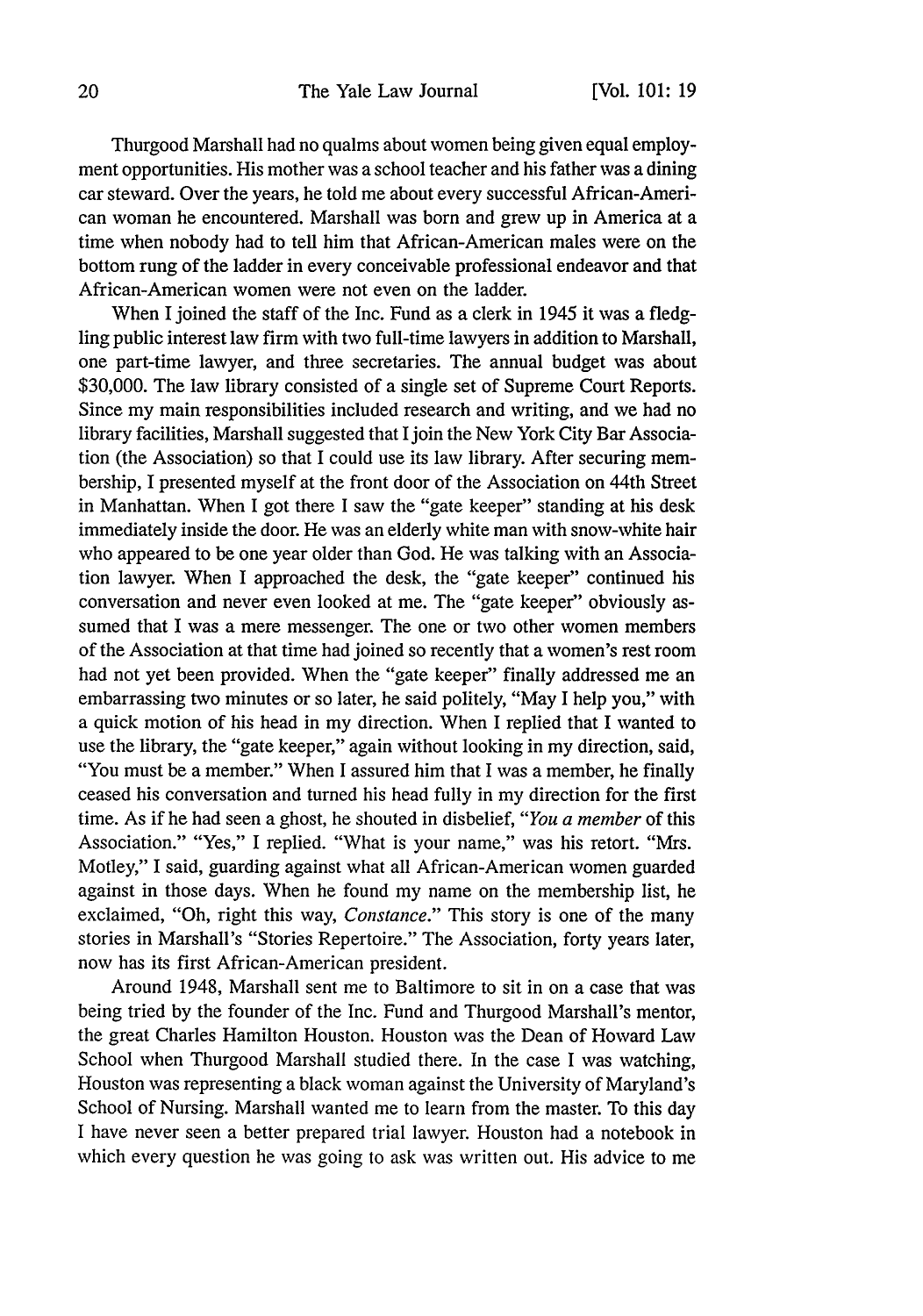was: "Never ask a question which you have not previously considered." Every exhibit he was going to introduce was carefully laid out on a table. He allowed me to sit next to him at the counsel's table so that I could see and hear every move he made.

As part of my early training, Thurgood Marshall accompanied me to two trials. One of these trials, which was before the Commissioner of Education for the State of New York, involved segregated schools in Hempstead in 1949. (Hempstead now has an African-American mayor.) The other trial was a contempt hearing against the Board of Trustees of the University of Alabama. During the course of that hearing, we stayed in the Birmingham home of local attorney Arthur Shores. His home had been bombed on at least fifteen occasions. (Birmingham now has an African-American mayor.) At night we were guarded by African-American men with machine guns, and during the day others carrying handguns escorted us to and from court.

Among the better known cases that I personally tried were those against the Universities of Mississippi, Georgia, and Alabama, and Clemson College in South Carolina. As a result, James Meredith, the plaintiff in the University of Mississippi case, became a national hero in 1962. Charlene Hunter Gault and Hamilton Holmes, the plaintiffs in the University of Georgia case, brought Georgia kicking and screaming into the twentieth century in 1961. George Wallace and Alabama finally gave up massive resistance to desegregation in 1963. And now South Carolina brags about Harvey Gantt, the plaintiff in the Clemson College case in 1962, who became mayor of Charlotte and recently ran unsuccessfully against Jesse Helms for the United States Senate. During my career with the Inc. Fund, I participated in civil rights cases in federal courts in eleven states and the District of Columbia. Out of the ten cases I argued before the United States Supreme Court, I won nine. One particularly busy day in 1962, I argued four cases on appeal in the Fifth Circuit.

By the time I left the Inc. Fund in February 1965 to become the first woman President of the Borough of Manhattan, I was one of the best known civil rights lawyers in the country. A year earlier I became the first African-American woman and the second woman ever elected to the New York State Senate. In 1965, there were still not very many women who had actually tried cases as the chief counsel. You could count on one hand the number of women who had argued a case before the United States Supreme Court. When I first joined the Marshall team in 1945, women lawyers were a rarity in most courthouses and virtually unheard of outside New York City. I remember that when Thurgood Marshall sent me to Jackson, Mississippi, in 1949 to assist Robert Carter with a case involving the equalization of "Negro" teachers' salaries, the whole town turned out to see the "Nigra" lawyers from New York-one of whom was a woman.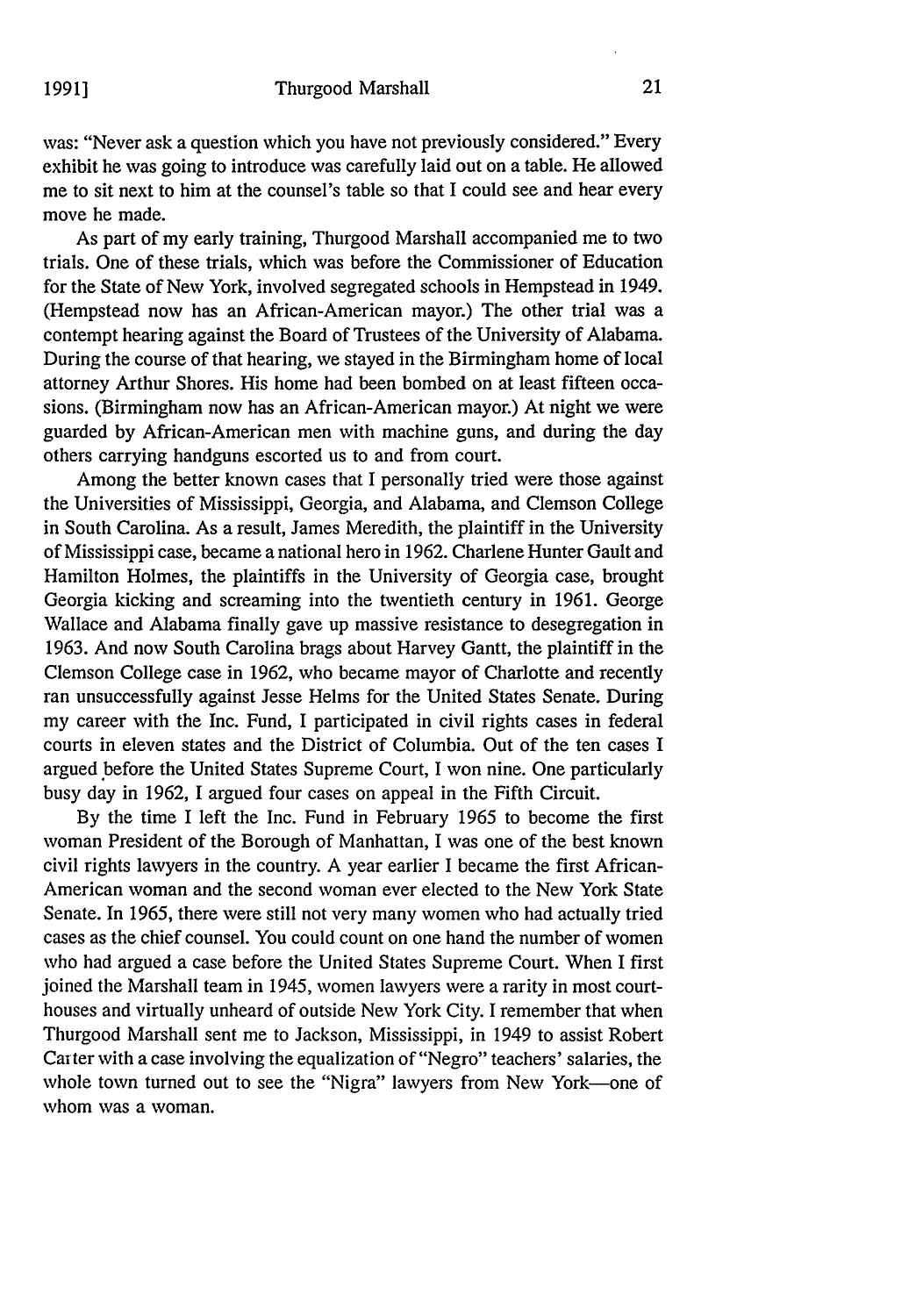# The Yale Law Journal

Beginning in 1946, when Thurgood Marshall argued the case striking down segregation on interstate buses, *Morgan v. Virginia,'* he allowed me to accompany him to virtually every case he argued, including *Brown v. Board of Education,'* the *School Desegregation Cases.* Since the Nation's Capital was a racially segregated town, I usually ended up staying at a so-called "Negro" hotel, which was no more than a private rooming house in a "Negro" residential area. We stayed in such hotels until 1964 when the Congress reenacted the Civil Rights Act of 1875, making it possible for us to stay in white hotels and eat in white restaurants. The *Restrictive Covenant Cases3* were argued in 1947. The following year, *Sipuel v. Board of Regents,4* which involved the admission of a "Negro" woman to the law school of the University of Oklahoma, was argued. In 1949, *Sweatt v. Painter<sup>5</sup>* resulted in the admission of Heman Sweatt to the University of Texas Law School. Finally, in 1952, when the *School Desegregation Cases* were argued in the Supreme Court for the first time, Marshall moved for my admission to the Supreme Court Bar.

My son was born in May 1952. Although the policy at the NAACP--of which the Inc. Fund was part in those days—was to have women take a leave of absence after six months of pregnancy, Marshall simply ignored the pressure brought on him to have me go on leave after six months. I worked until one week before my son arrived. I was the only professional woman employed by the NAACP or the Inc. Fund at that time. All the other women were clerical or semi-professionals and, if pregnant, had left long before the ninth month. I set a new standard for women with Marshall's tacit approval. Thus, there was a big smile on my face when I read Marshall's opinion for the court on pregnancy leaves and Title VII in *California Federal Savings and Loan v. Guerra.6*

During his career with the Inc. Fund, Thurgood Marshall argued or participated in about thirty-two cases before the Supreme Court. He was involved in a much greater number of lower court cases. Marshall also had an invaluable training program for lawyers who worked for him. Prior to each Supreme Court argument, he invariably practiced before a panel of Howard Law School faculty members. Not only did Marshall's staff members attend these moot court sessions, but on occasion we participated as well. In addition, we were included in the preparation of cases. All of Marshall's major cases before the Supreme Court benefitted from weeks of discussions with experts and academics in constitutional law. For the *School Desegregation Cases,* these conferences took place over a two-year period and included historians, sociologists, and psychologists.

*5.* 339 U.S. 629 (1950).

<sup>1. 328</sup> U.S. 373 (1946).

<sup>2. 347</sup> U.S. 483 (1954).

<sup>3.</sup> Shelley v. Kraemer, 334 U.S. 1 (1948): Hurd v. Hodge, 334 U.S. 24 (1948).

<sup>4. 332</sup> U.S. 631 (1948).

<sup>6. 479</sup> U.S. 272 (1987).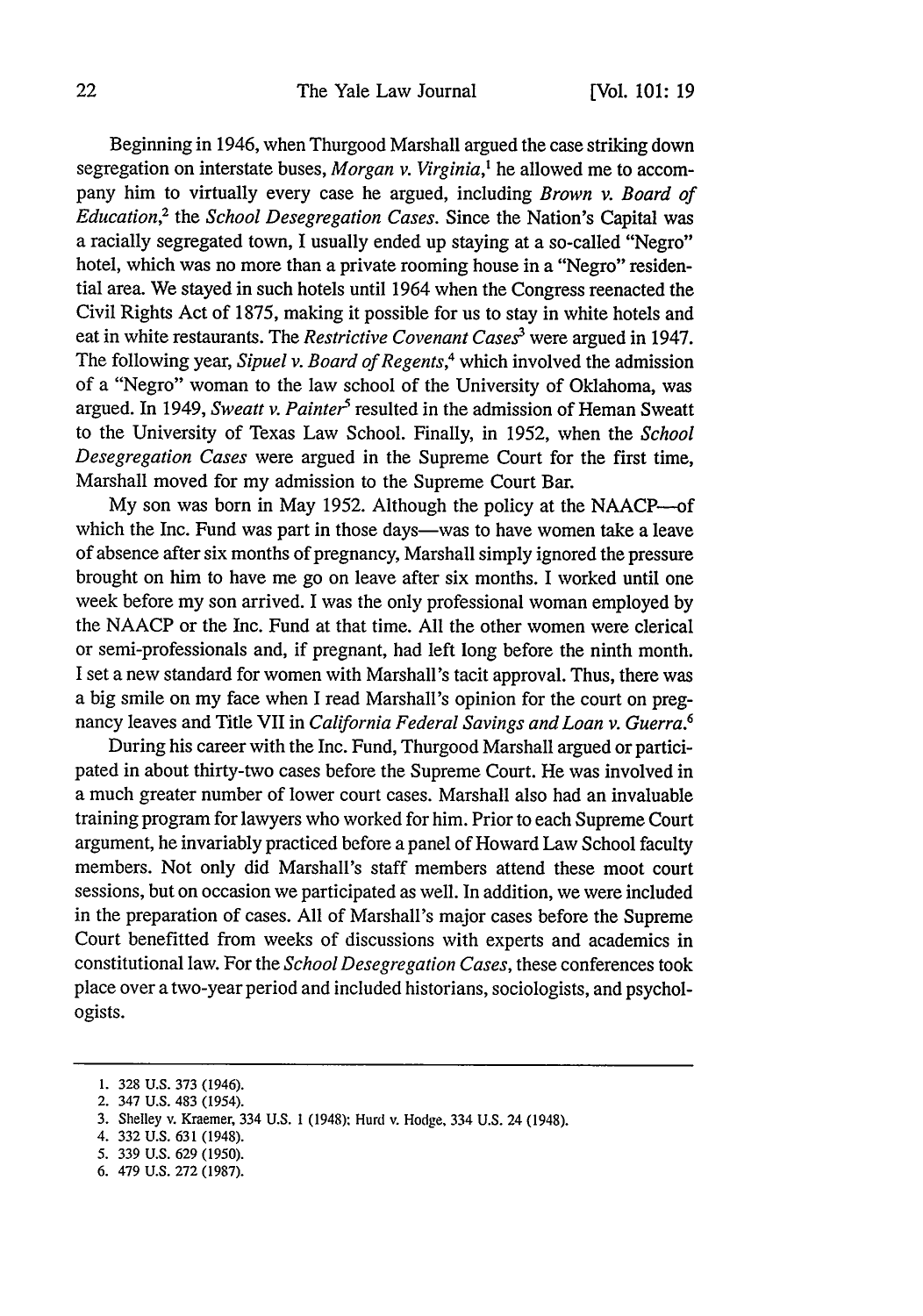#### Thurgood Marshall

In January 1966, President Johnson submitted my name to the United States Senate for its "Advice and Consent" to my nomination as a United States District Judge. At the time, only two other women were federal district judges: Sarah Hughes in Texas, who swore in Johnson after Kennedy was assassinated in 1963, and Bonita Matthews in the District of Columbia. Florence Allen, the first woman federal judge, was then on the Court of Appeals for the Sixth Circuit. President Johnson had initially submitted my name for a seat on the Court of Appeals for the Second Circuit, but the opposition to my appointment was so great, apparently because I was a woman, that Johnson had to withdraw my name. I remember how stunned both Johnson and Marshall were by the strength and intensity of the opposition. When I went to Washington for the announcement of my appointment, Johnson told me that the first opening in the Supreme Court would go to Thurgood Marshall. At the time, Marshall was the Solicitor General of the United States. Johnson stepped down in 1968, but not before appointing Thurgood Marshall to the Supreme Court.

President Johnson also told me that Ramsey Clark, who was then the Attorney General of the United States, was the first person to bring me to his attention. He said that Clark was in the Supreme Court one day when I argued a case. After the argument Clark went directly to the White House and urged Johnson to appoint me to the bench. Thurgood Marshall held my hand during the entire process. When my name finally reached the Senate floor in August 1966, Senator Eastland of Mississippi, who headed the Judiciary Committee, led the opposition. He had held up my nomination as well as the nomination of every other African-American appointed to the federal bench during the sixties, including Marshall's nomination to the Second Circuit in 1962 and his nomination to the Supreme Court in 1968. I was finally confirmed by the Senate in August 1966 and became the first African-American woman appointed to the federal bench. Marshall came to my swearing in as a district court judge.

When Marshall was appointed to the Second Circuit, there was not a single African-American employee in the United States Courthouse in Manhattan except for the elevator operators. Thurgood Marshall served as the only African-American judge in that courthouse from 1961 to 1965. Before his appointment to the bench, Thurgood Marshall had spent his entire life in the African-American Community, so to speak, so he knew how lonely I would be, with the double handicap of being a woman and black. At the time of my appointment, there were only about seven other African-Americans who had been appointed to the federal bench. It was not until 1970 that the United States Attorney's Office for the Southern District of New York decided that women were as capable as men at handling federal criminal prosecutions. Shira Neiman, who was hired in 1970, was the first woman in the Criminal Division. Before that, Patricia Hynes, who worked in the Civil Division, was the only woman in the United States Attorney's Office in the Southern District.